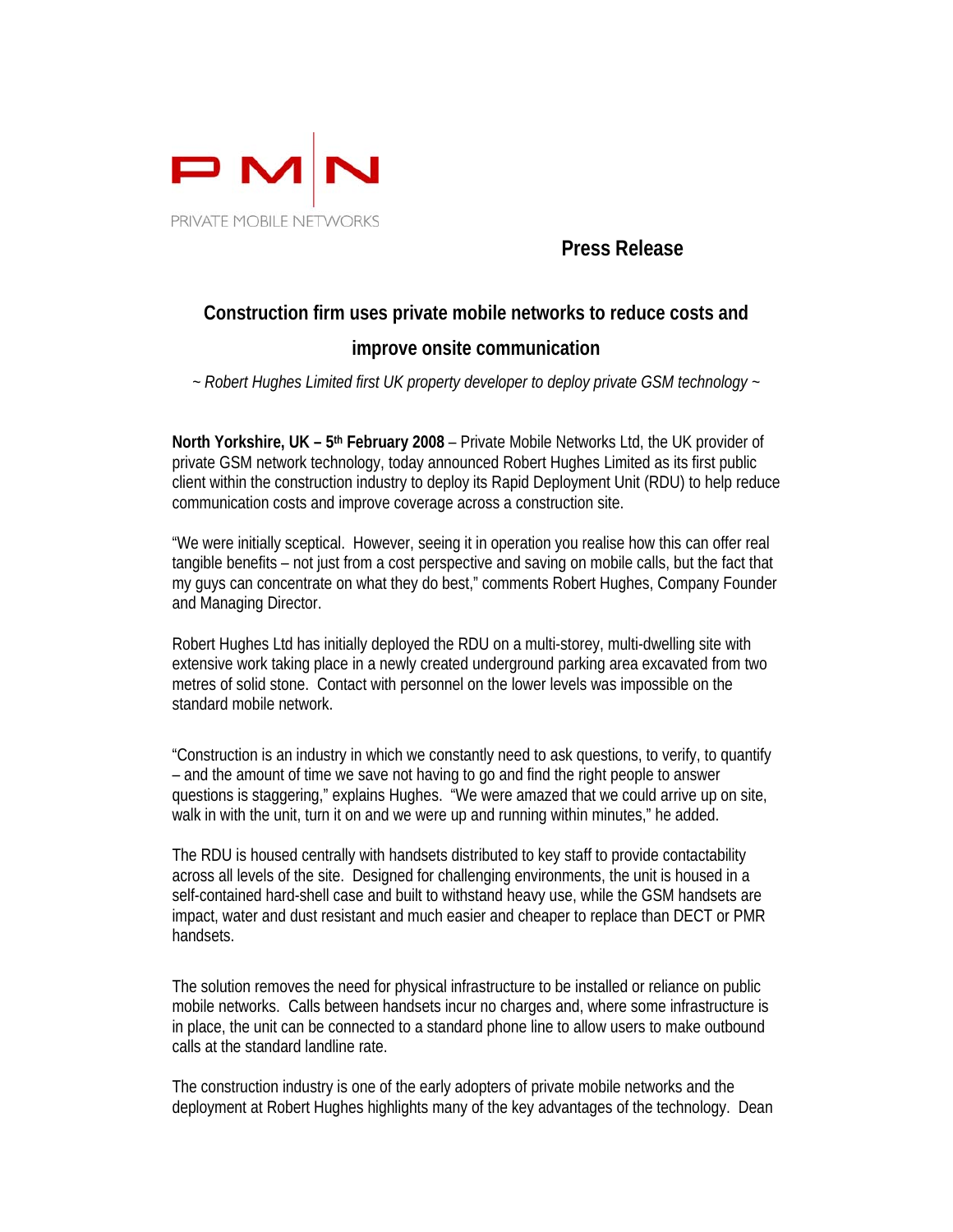Parsons, Managing Director of Private Mobile Networks Ltd, explains, "In this case, they are using ruggedised GSM phones solely for voice, but any GSM technology will work with the unit and the portability of the RDU base station allows it to quickly go wherever it's needed – irrespective of local conditions."

The RDU is also available in several variants with support for leased line, broadband and satellite connectivity.

### **About TeleWare Group Plc.**

TeleWare develops and delivers software based products and services in a variety of ways to suit the differing target markets. The TeleWare Group consists of TeleWare Plc, TeleWare Hosted Services, TT Office Ltd and Private Mobile Networks Ltd.

TeleWare's applications provide business solutions for voice continuity, mobility and team working, fixed mobile convergence, DECT replacement, enterprise call control, telephony migration and consolidation, voice portal solutions and seamless PBX and applications integration. Unparalleled interoperability enables seamless integration with a wide range of PBX and application vendors. A commitment to open standards ensures flexibility, freedom and choice.

TeleWare is a Microsoft gold partner, has certification for the quality standard ISO9001/2000 TickIT and has been awarded the Investors in People national standard for training and development of its employees to achieve its business goals.

#### **About TeleWare Plc**

TeleWare is the leading UK supplier of intelligent communications solutions provided as packaged and tailored application software. TeleWare's applications are delivered as onpremise or managed services to all sizes of businesses and as hosted platform solutions to service providers. TeleWare customers include over 23% of the FTSE 100 and approaching 21% of the top 1000 blue chip national and multinational companies.

#### **About TeleWare Hosted Services (THS)**

THS supports the full applications portfolio delivered in a hosted environment across TDM or IP networks. The Hosted Services are brought to market through sales partners from data centres in Thirsk, Docklands and Heathrow and are available for deployment by independent service providers.

#### **About Private Mobile Networks (PMN)**

Private Mobile Networks Ltd provides private GSM network solutions for deployment in remote sites, use as DECT replacement and for fixed mobile convergence by businesses. www.privatemobilenetworks.com

For further information visit www.privatemobilenetworks.com

Press Enquiries, please contact:

Lesley Hansen, Marketing Director Telephone: +44 (0) 1845 521102